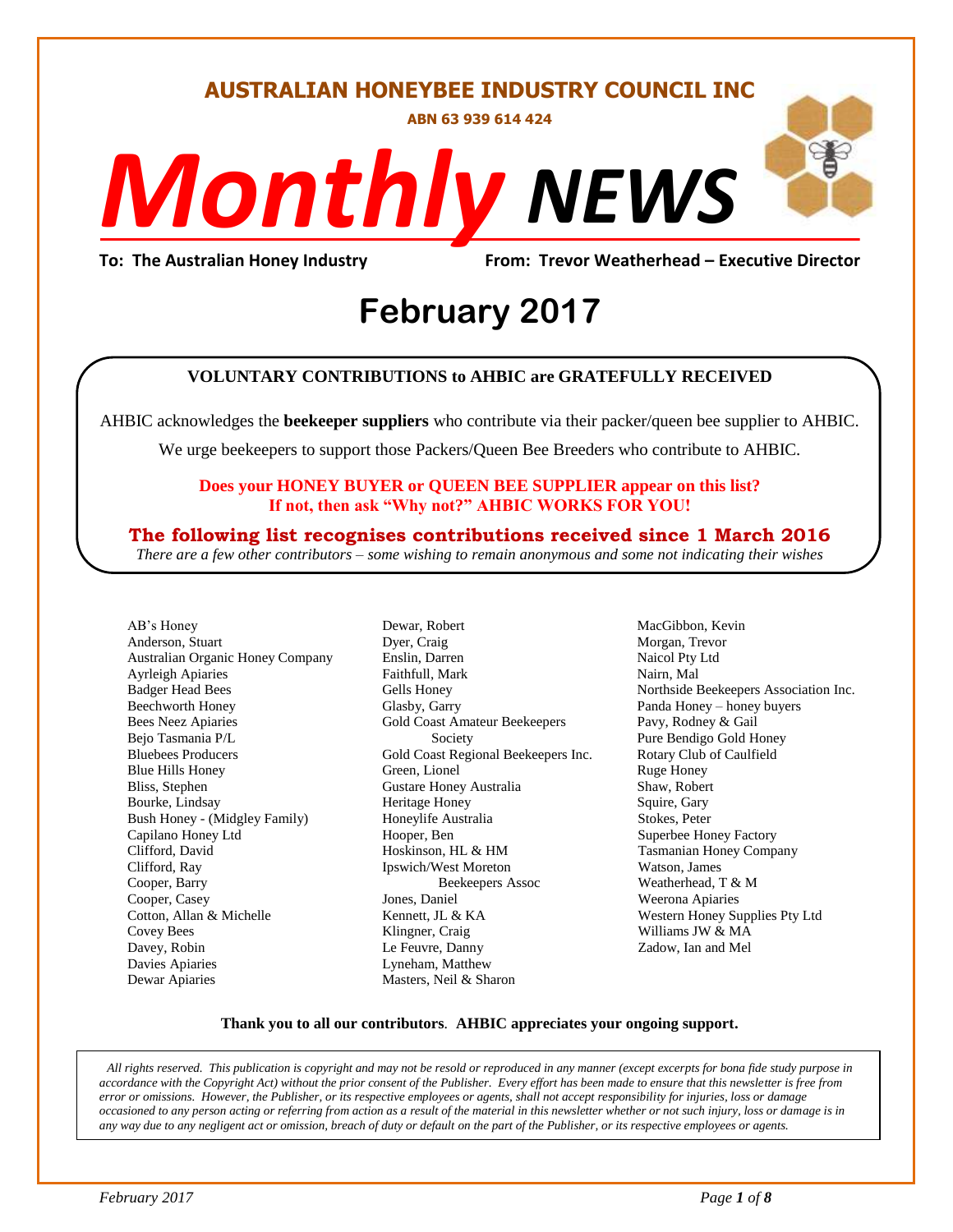#### **MEETING WITH COTTON AUSTRALIA**

On 7 February, there was a meeting in Sydney between Cotton Australia and beekeeping industry representatives. Industry representatives were Casey Cooper and Trevor Weatherhead from AHBIC, Neil Bingley, New South Wales Apiarists Association President, Robert Dewar, Queensland Beekeepers Association President and Harold Saxvik from Darlington Point, NSW.

The purpose of the meeting was to follow up on a previous meeting with Cotton Australia to work out strategies so that beekeepers will not be affected by the spraying of cotton. One main area is in the communication field. Harold gave an account of how he has been communicating with growers in his area and this is having positive results.

The use of "softer" chemicals was another area discussed and this ties in with AHBIC's conversation with the Crop Consultants Australia.

The cotton map and BeeConnected were other areas that were discussed as ways of being able to find out where cotton is grown and where bee hives are located.

The meeting was very constructive and there are a series of points to be actioned by the parties.

#### **NEW INSECTICIDE FRIENDLY TO BEES**

In the November AHBIC newsletter I reported on an application for the use of Sero-X as an insecticide application on cotton. This has come to fruition and there are several reports on its use and how it is bee friendly. See the links below.

[http://www.theland.com.au/story/4446274/butterfly-pea-bio-insecticide-registered-for-the-cotton](http://www.theland.com.au/story/4446274/butterfly-pea-bio-insecticide-registered-for-the-cotton-industry/)[industry/](http://www.theland.com.au/story/4446274/butterfly-pea-bio-insecticide-registered-for-the-cotton-industry/)

[http://www.abc.net.au/news/2017-02-19/bee-friendly-bio-insecticide-secures-sero-x-funding](http://www.abc.net.au/news/2017-02-19/bee-friendly-bio-insecticide-secures-sero-x-funding-deal/8276856)[deal/8276856](http://www.abc.net.au/news/2017-02-19/bee-friendly-bio-insecticide-secures-sero-x-funding-deal/8276856)

#### **ALMOND BOARD OF AUSTRALIA POLLINATION ADVISORY COMMITTEE**

The Almond Board of Australia (ABA) has established a Pollination Advisory Committee. AHBIC is represented by Ian Zadow, an almond pollinator from South Australia. Also on the Committee is Dr. Doug Somerville from New South Wales Department of Primary Industries. So beekeeping is well represented by Ian and Doug.

#### **REPORT ON POLLINATOR DEFICIENCIES IN THE SHEPPARTON AREA**

RIRDC has just published a paper titled "Regional Economic Multiplier Impacts, Potential Pollinator Deficits across Crops" by Michael Clarke, Dr Robert Gillespie and Dr Saul Cunningham. It can be found at<https://rirdc.infoservices.com.au/items/17-001>

This report quantifies the current impact of a shortfall in insect pollinators on the regional economy of Shepparton Victoria. While some data has been available on the loss of yield and crop quality as a result of a pollination deficit, this study is the first attempt at quantifying both the direct and indirect impact on a regional economy.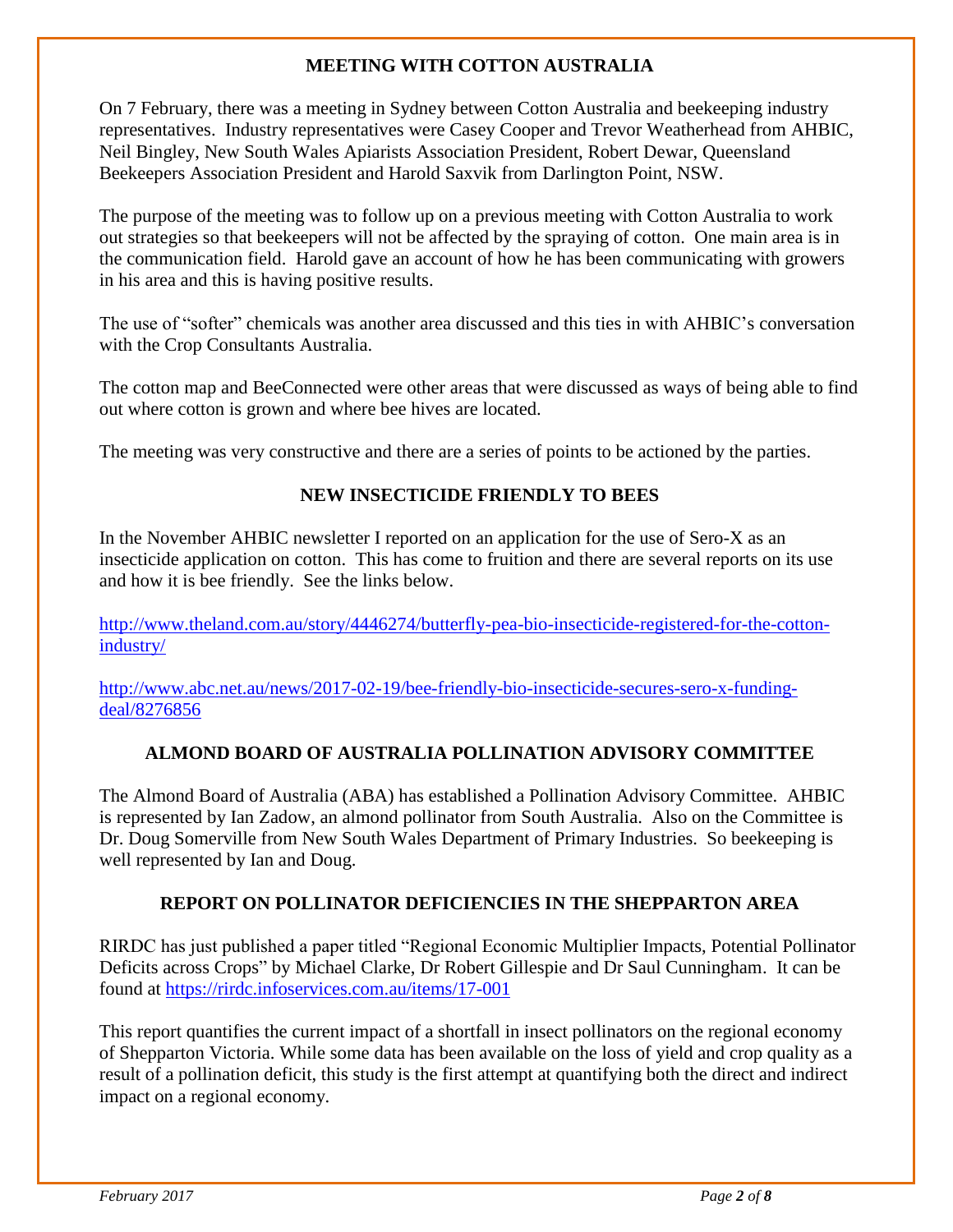#### **AUSTRALIA-CHINA AGRICULTURAL COOPERATION AGREEMENT (ACACA) PROGRAMME 2017 FUNDING ROUND**

I have received information from the Department of Agriculture and Water Resources re grants for the above programme.

To find out more, including how to apply, visit the department's website at [agriculture.gov.au/market](http://www.agriculture.gov.au/market-access-trade/acaca)[access-trade/acaca](http://www.agriculture.gov.au/market-access-trade/acaca) Applications close on 10 March.

#### **EXPORT OF LIVE BEES TO CANADA**

I have been advised by Canberra that they have successfully completed negotiations with Canada for a new protocol for sending live bees to Canada. A new protocol was needed because of the *Varroa jacobsoni* incursion in Townsville. The new requirements will be published on the MICoR website. See<http://micor.agriculture.gov.au/live-animals/Pages/default.aspx> and enter Canada.

#### **HONEY EXPORTS TO SAUDI ARABIA**

The Department is still negotiating with Saudi Arabia on access of Australian honey into their market. These negotiations will also have ramifications for other Gulf State markets.

#### **LIVE BEE EXPORTS TO THE USA**

The Department is still making representations to the USDA to have this market re-opened. A long and painful process.

#### **AGM**

Annual conferences for 2017, in chronological order, as I currently have them are:-

| WA Farmers Federation – Beekeeping Section        | 13 May - Perth               |
|---------------------------------------------------|------------------------------|
| New South Wales Apiarists Association             | 18 & 19 May - Ballina        |
| Tasmanian Beekeepers Association                  | 26 & 27 May - Hobart         |
| Victorian Apiarists Association                   | 7 & 8 June - Warrnambool     |
| Honey Packers and Marketers Association of Aust.  | 23 June                      |
| <b>Queensland Beekeepers Association</b>          | $29$ June $-1$ July - Gympie |
| South Australian Apiarists Association            | 6 & 7 July-Adelaide          |
| Australian Honey Bee Industry Council             | 8 July - Adelaide            |
| National Council of Crop Pollination Associations | TBA                          |
| Australian Queen Bee Breeders Association         | <b>TBA</b>                   |

South Australia and AHBIC meetings are as originally shown.

#### **NEW CHEMICAL REGISTRATIONS**

**Application no.:** 102878

**Applicant ACN:** 008 743 217<br> **Summary of use** example and the control of the control **Date of registration/approval:** 17 January 2017 **Product registration no.:** 81354 Label approval no.:

**Product name: Product name: CENSISTER CONSTRESS CONSTRESS Active constituent/s: Active constituent/s: CENSISTER 225 a/L** methomyl (an anti-cholineste 225 g/L methomyl (an anti-cholinesterase compound) **Applicant name:** Landmark Operations Limited For the control of insect pests in various crops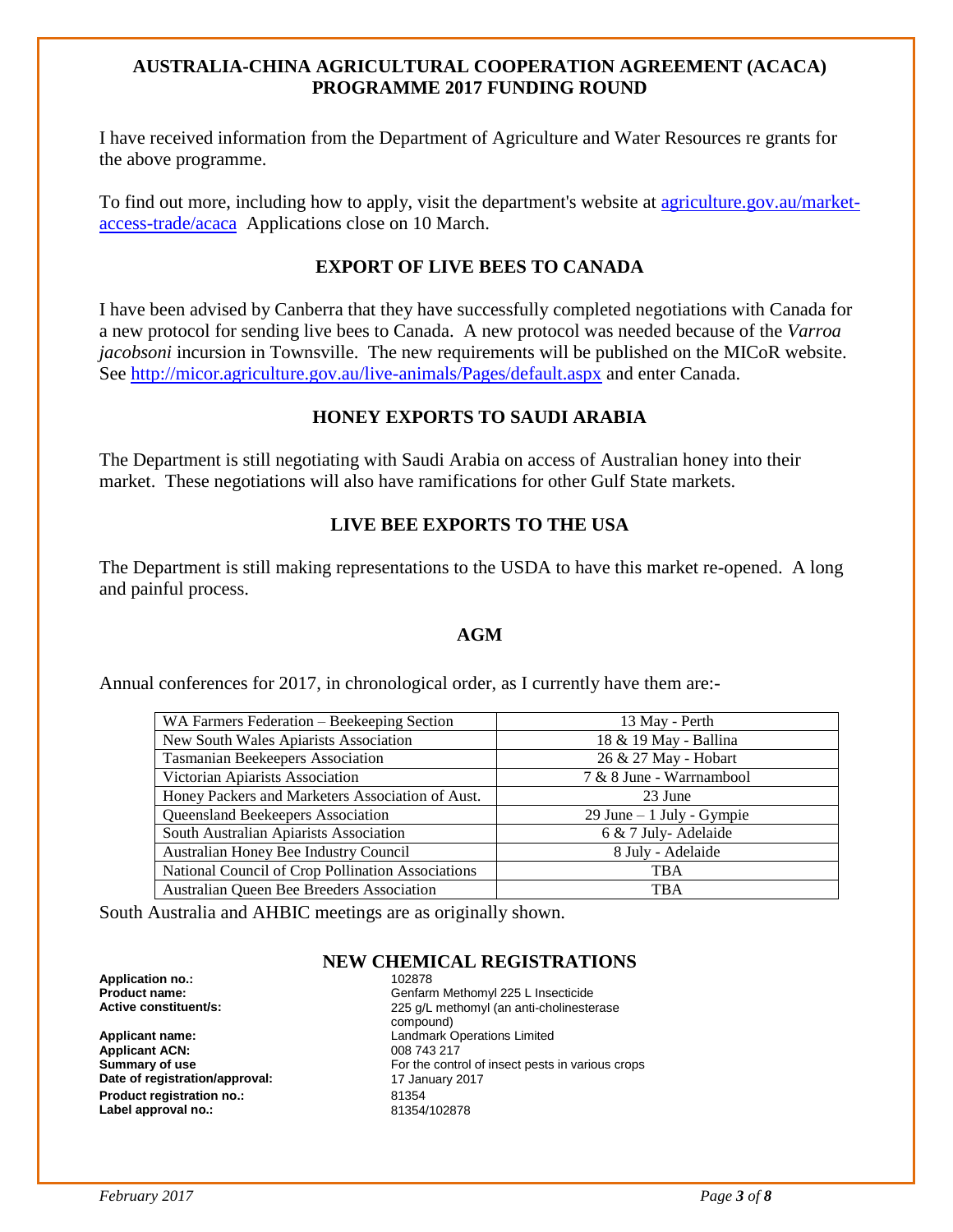**Application no.:** 102266 **Product name: Product name: Sero-X Insecticide**<br> **Active constituent/s:** 200 a/L clitoria terr **Applicant ACN:**<br>Summary of use

**Date of registration/approval:** 30 January 2017 **Product registration no.:** 81070 Label approval no.:

**Active constituent/s:** <br> **Applicant name:** <br> **Applicant name:** <br> **Applicant name:** <br> **Applicant name:** <br> **Applicant name:** <br> **Applicant name:** <br> **Applicant name:** <br> **Applicant name:** <br> **Applicant name:** <br> **Applicant name:** Innovate Ag Pty Limited<br>099 056 952 For control or suppression of green mirid, silver leaf whitefly (biotype b) and heliothis in cotton<br>30 January 2017

Pyriproxyfen is a new chemical registered. Research shows it has negative results on both larval and adult honey bees.

#### **CATEGORISATION**

Still no word on what the Plant Health Australia Board has decided in relation to the categorisation of *Varroa destructor*.

#### **NEGOTIATIONS FOR OPEN EXPORT MARKETS FOR LIVE BEES**

The Department of Agriculture and Water Resources are negotiating with the USA and the European Union to re-open these markets for live bees from Australia.

They are also looking at the Solomon Islands, the Philippines, Lebanon and Vanuatu as possible markets for live bees. If there are other countries you would like to export live bees to and have possible markets there let me know so we can talk with the Department on possible export opportunities.

#### **QUEEN BEES IN THE POST**

In the April, 2016 AHBIC newsletter there was information given as how to ensure safe delivery of your queen bees through the post. Just a follow up to see if anyone had problems after contacting Australia Post for the alternative delivery service.

#### **BEE BIOSECURITY OFFICER IN NEW SOUTH WALES**

New South Wales has advertised for the positon of Bee Biosecurity Officer (BBO). Unfortunately, the previous BBO had to resign due to family reasons. If you know of someone who might be interested please pass on.<http://iworkfor.nsw.gov.au/job/nsw-bee-biosecurity-officer-61598>

#### **COUNTRY OF ORIGIN LABELLING FORUMS**

The Department of Industry, Innovation and Science, in partnership with the Department of Agriculture and Water Resources and the Australian Competition and Consumer Commission, will be conducting information forums to educate businesses on the CoOL reforms for food. The forums will be held in capital cities and major regional centres during March 2017.

The forums will primarily target small and medium businesses that work in food production, wholesaling, retailing, importing and related industries such as printing and packaging. They are designed to help businesses understand the new labels, including the requirements that need to be met to make 'grown in'/'product of'/'made in' claims and how to determine the proportion of Australian ingredients. The forums will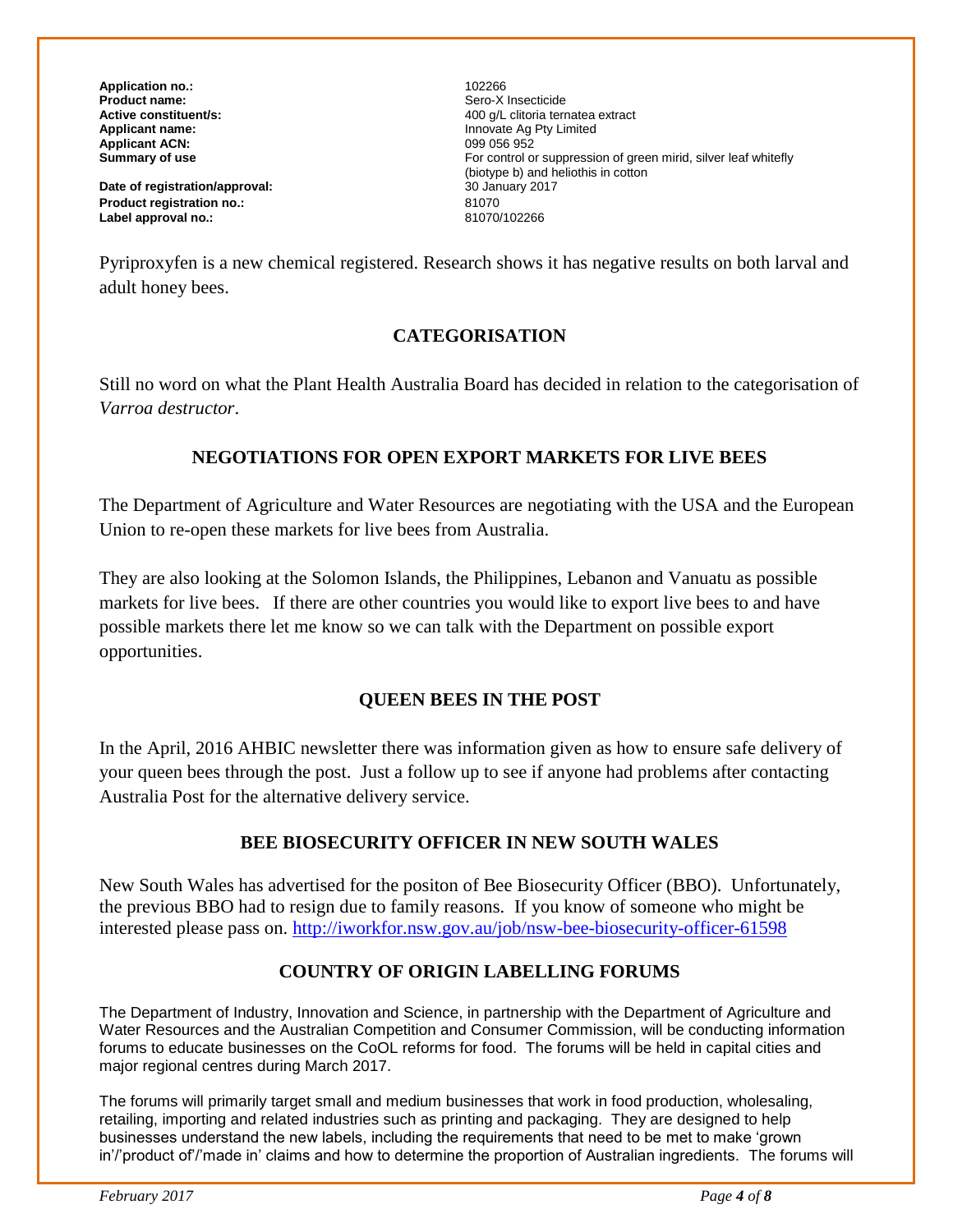also include a demonstration of the Department of Industry, Innovation and Science's online tool, which can be used to help identify appropriate labels for food products and can be accessed at <http://www.originlabeltool.business.gov.au/> .

The forums will be held in the following locations:

| <b>Capital Cities</b> |                         |
|-----------------------|-------------------------|
| Darwin                | Wednesday 15 March (am) |
| Adelaide              | Friday 17 March (am)    |
| Perth                 | Thursday 16 March (am)  |
| <b>Brisbane</b>       | Wednesday 22 March (am) |
| Hobart                | Wednesday 22 March (am) |
| Sydney                | Friday 24 March (am)    |
| Melbourne (CBD)       | Tuesday 28 March (pm)   |
| Melbourne (Dandenong) | Tuesday 28 March (am)   |
|                       |                         |

#### **Regional Centres**

| Launceston | Tuesday 21 March (am)  |
|------------|------------------------|
| Townsville | Tuesday 21 March (am)  |
| Albury     | Thursday 23 March (am) |
| Armidale   | Thursday 23 March (am) |
| Shepparton | Thursday 23 March (am) |
| Toowoomba  | Thursday 23 March (am) |
|            |                        |

Each forum will take approximately two hours followed by time for informal discussions. For further details and to register please visit [www.business.gov.au/FoodLabellingForums.](http://www.business.gov.au/FoodLabellingForums)

We encourage you to advise your members and others who may be interested in the forums, inviting them to register their attendance at [www.business.gov.au/FoodLabellingForums.](http://www.business.gov.au/FoodLabellingForums) The following text can be used to publicise the forums, as appropriate, in newsletters and emails:

#### **BUSINESS FORUMS ON COUNTRY OF ORIGIN LABELLING FOR FOOD**

The Australian Government is inviting businesses involved in the food industry to attend forums to learn more about the changes in country of origin labelling that started on 1 July 2016. The forums will provide information for small and medium businesses that work in food production, wholesaling, retailing, importing and related industries such as printing and packaging. At the forums you will receive an overview of the changes, including a demonstration of the online labelling tool, which can be used to help identify appropriate labels for food products. The forums will be held in most capital cities and some major regional centres during March 2017. For further detail and to register, please visit [www.business.gov.au/FoodLabellingForums](http://www.business.gov.au/FoodLabellingForums) For more information about the changes to country of origin labelling for food, please visit [www.business.gov.au/foodlabels](http://www.business.gov.au/foodlabels)

#### *Competition and Consumer Amendment (Country of Origin) Act 2017*

The *Competition and Consumer Amendment (Country of Origin) Act 2017* has been passed by Parliament and come into effect. The Act simplifies the tests to justify a country of origin 'made in' claim by clarifying what substantial transformation means and removing the onerous 50 per cent production cost test. This means that businesses producing goods such as medicines, food, textiles, clothing and footwear will find the criteria for using a 'made in' claim clearer and simpler. Food businesses will only need to consider the proportion of local and imported ingredients by ingoing weight, not value, when making origin statements. Other businesses will no longer have to recalculate the relative shares of imported and local content to support their origin claim. The Act also creates a new safe harbour defence for products labelled in accordance with Information Standards, such as the [Country of Origin Food Labelling Information Standard 2016.](https://www.legislation.gov.au/Details/F2017C00114) Complying with these defences will assure businesses that their country of origin claims are not false or misleading under the Australian Consumer Law.

For more information on the country of origin labelling for food, please visit: [www.business.gov.au/foodlabels.](http://www.business.gov.au/foodlabels) For specific queries about the requirements, you can contact us on 13 28 46 or via the online enquiry from at [www.business.gov.au/Forms/Email-us](http://www.business.gov.au/Forms/Email-us)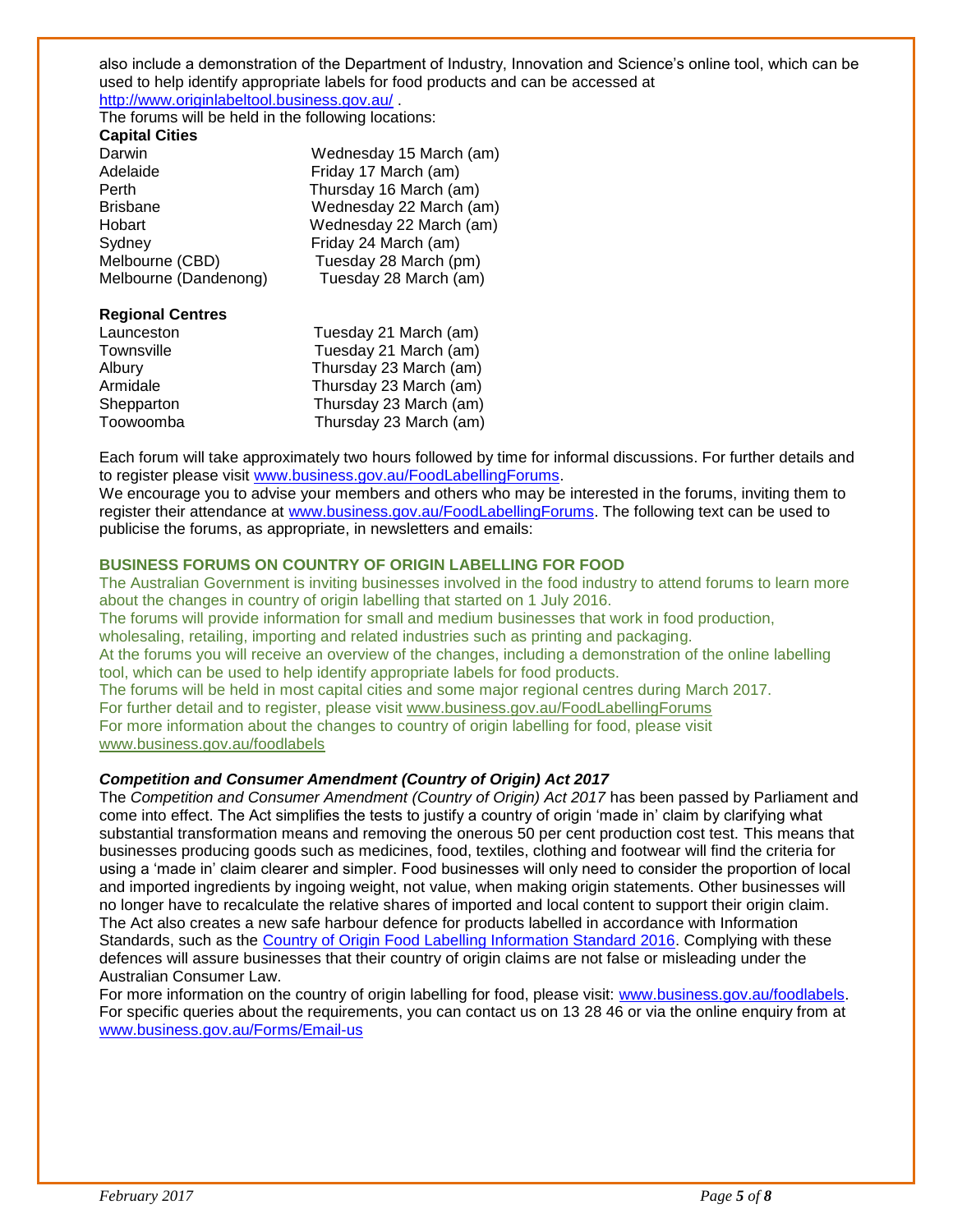#### **RIRDC PRESS RELEASE RE LARGE HIVE BEETLE**

#### **Australian first review of Large African Hive Beetle pest risk**

Species of Large African Hive Beetle have the potential to become invasive and highly damaging to the worldwide beekeeping industry, according to Australian researchers.

Large African Hive Beetle (LAHB) can cause significant damage to honey bee colonies and is widespread in Africa.

Currently the pest is regarded as 'low risk', but the Australian first research review – led by



Professor Ben Oldroyd from the University of Sydney – recommends that the current biosecurity risk assessment be changed to 'high'.

While the pest is yet to spread to Australia, the risk assessment has identified the potential danger of importation of eggs, larvae or pupae in dung should be considered 'medium, and that the likelihood of establishment after importation is high.

Chairman of the Honey Bee and Pollination Program Advisory Panel, Michael Hortnizky said the report also identifies the likely economic impact of LAHB as high.

"These are sobering research results but it also provides vital information and education to the Australian beekeeping industry on how to identify the pest should it ever be suspected locally," Dr Hornitzky said.

"Since 2002 we have experienced the incursion of Small Hive Beetle here in Australia, and prior to the threat, the industry was not prepared, or informed to deal with, for such a biosecurity breach," he said.

"This particular piece of research, funded by the Honey Bee & Pollination Program, highlights how beekeepers in Africa and Kenya have dealt with LAHB.

"The assessment also provides Australian beekeepers with information on how to prevent its introduction, as well as identify the pest should it arrive in the country."

"The safety and strength of our local beekeeping industry relies on the evaluation of risks of pests and diseases, and it is vital there is an awareness and understanding about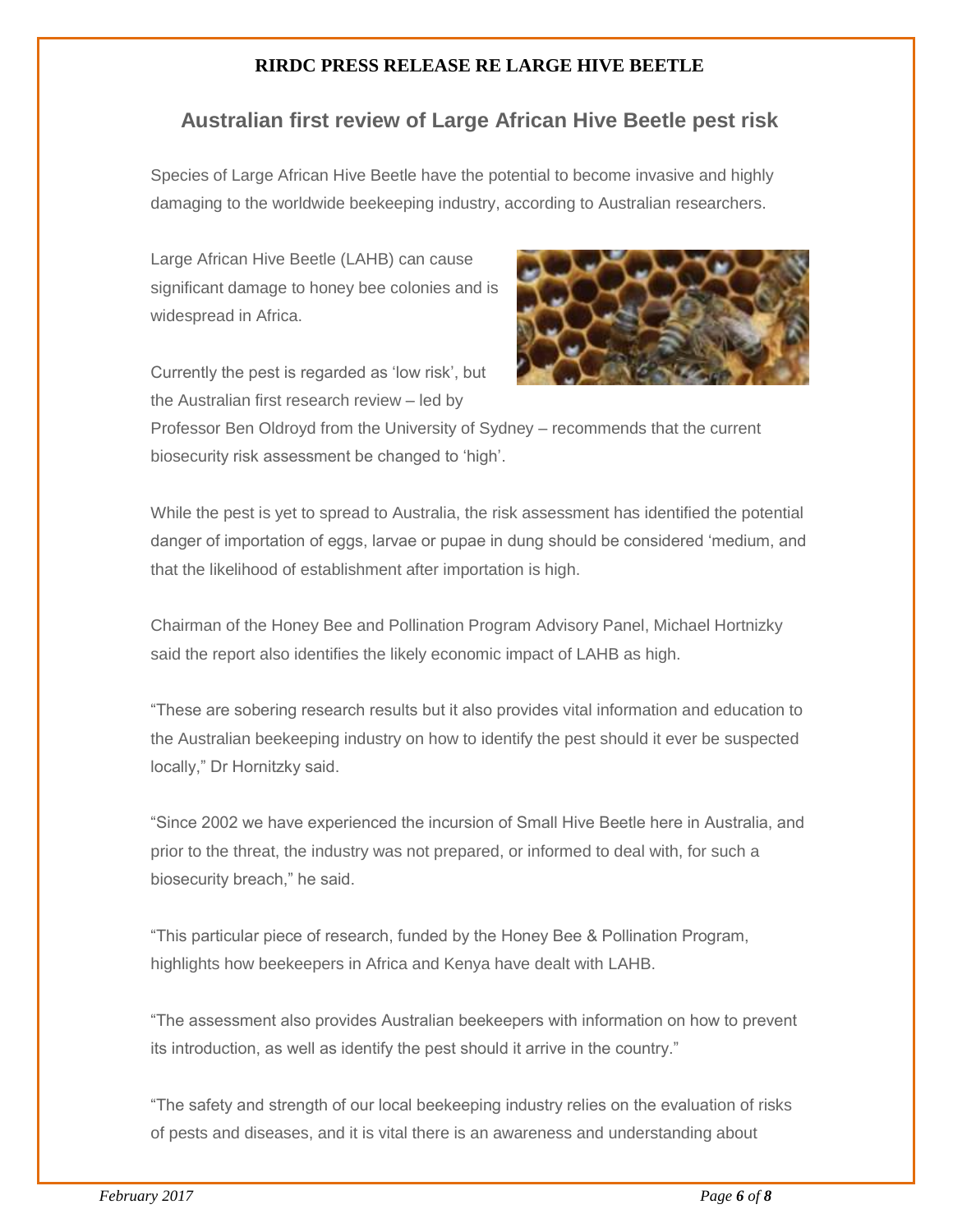potential threats."

For more information, read the project summary at: [https://rirdc.infoservices.com.au/items/16-054](http://coxinall.us7.list-manage1.com/track/click?u=87f4462512400a53a67349d86&id=58e7296267&e=99278a1f2d)

#### **AUSTRALIAN TRUSTED TRADER**

Australian Border Force (ABF) have written to AHBIC re a program called Australian Trusted Trader (ATT). ABF had seen the news reports on our expected growth of exports of honey to China.

So what is ATT? The ATT program is a voluntary trade facilitation initiative. The program recognises businesses with a secure supply chain and compliant trade practices, rewarding accredited businesses with a range of trade facilitation benefits. It helps remove red tape and reduces administrative burdens.

ATT is part of a vision to create a seamless trade experience and an example of how the ABF is working with industry to respond to the evolving international trade environment. Through ATT, the ABF will support industry's need for speed – to production and market, and greater certainty and visibility of their goods.

So what are the benefits? Trade facilitation benefits include:

- a dedicated Account Manager
- prioritised service when requesting advice or review on tariff, origin and valuation
- differentiated examinations at the border
- use of ATT logo
- option to defer payment (from the 2017-18 financial year)
- streamlined arrangements for reporting, movement and the clearance of cargo (from 2017-18) financial year)
- reduced examinations by overseas Customs administrations and increased access to international markets
- the opportunity to work in partnership with the ABF to test new trade facilitation initiatives

ATT is free to join and is open to all Australian businesses that are active in the international supply chain, have an Australian Business Number (ABN), two years trading history, and are financially solvent.

For more information the website is [www.border.gov.au/trustedtrader](http://www.border.gov.au/trustedtrader)